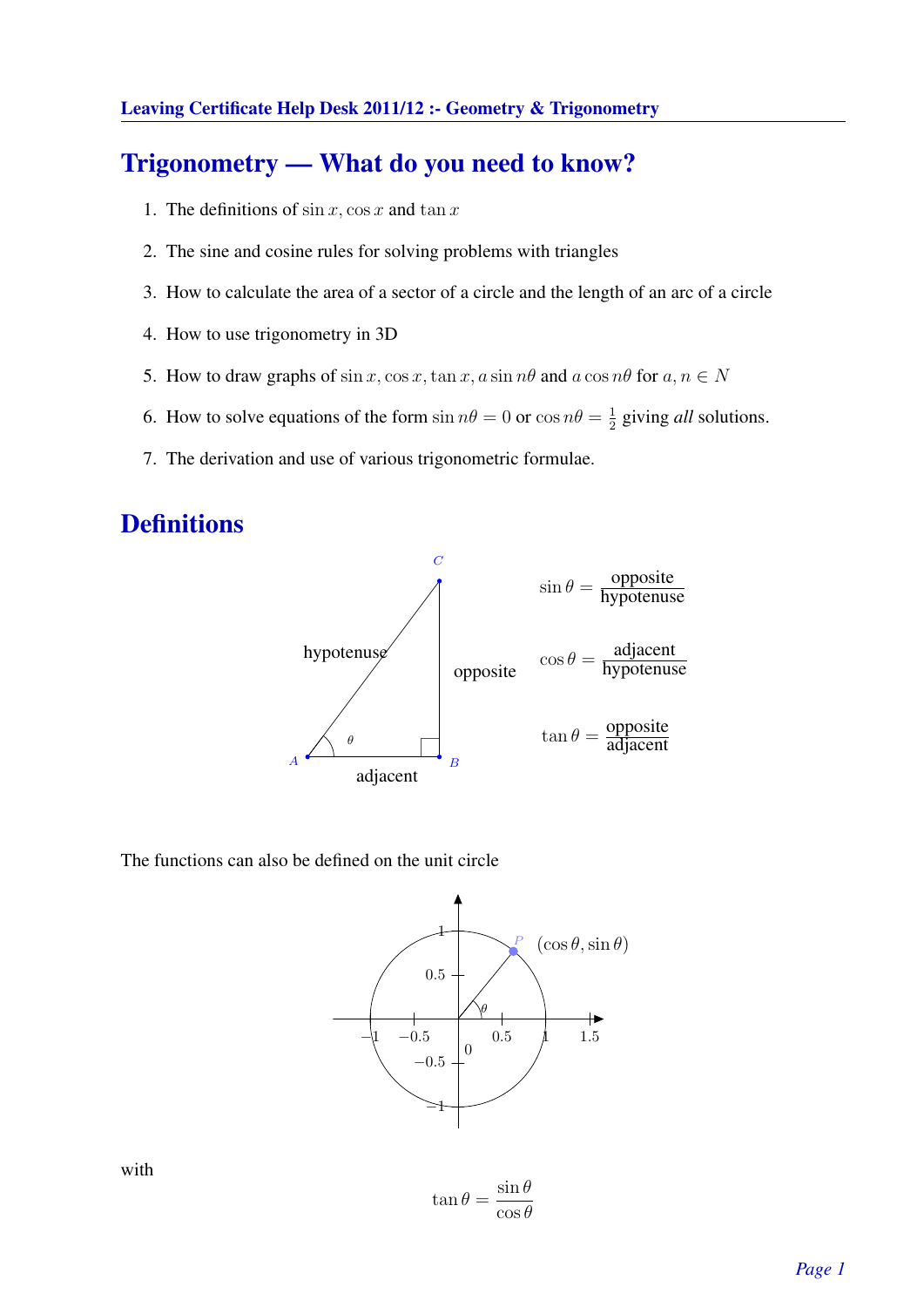Note that  $\cos \theta$  is the x-coordinate of a point on the unit circle while  $\sin \theta$  is the y-coordinate of the same point. The definition on the circle allows you to see immediately that

$$
\sin^2\theta + \cos^2\theta = 1
$$

since a unit circle, by definition, has a radius of 1.

Armed with these definitions you will find that you can solve quite a lot of the type of problems asked in the Leaving Certificate.

### Example — Leaving Certificate 2011 Q8(a)(i)

A tower that is part of a hotel has a square base of side 4 metres and a roof in the form of a pyramid. The owners plan to cover the roof with copper. To find the amount of copper needed, they need to know the total area of the roof.

A surveyor stands 10 metres from the tower, measured horizontally, and makes observations of angles of elevation from the point  $O$  as follows:

The angle of elevation of the top of the roof is  $46°$ .

The angle of elevation of the closest point at the bottom of the roof is  $42^\circ$ .

The angle of depression of the closest point at the bottom of the tower is  $9^\circ$ .

Find the vertical height of the roof.



### Solution

To solve a problem like this you must first extract from the problem the important details. The next diagram shows the problem broken into a series of line segments that make up a triangle: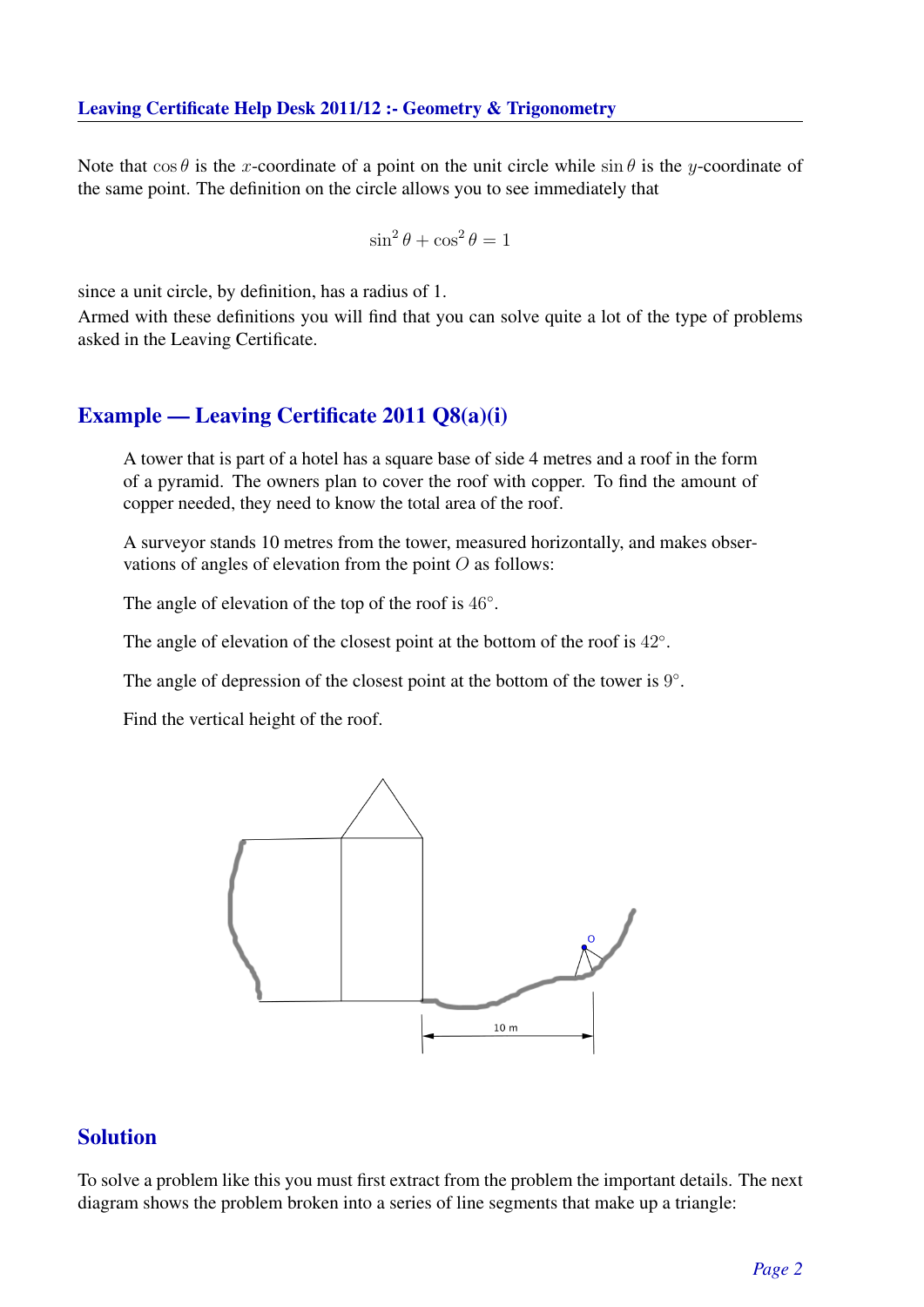

This allows us to state that, in the solid triangle

$$
\tan 42^{\circ} = \frac{y}{10}
$$
  

$$
y = 10 \tan 42^{\circ}
$$
  

$$
\Rightarrow y = 9.004
$$

While in the dashed triangle

$$
\tan 46^{\circ} = \frac{x+y}{12}
$$
  
\n
$$
x + y = 12 \tan 46^{\circ}
$$
  
\n
$$
\Rightarrow x = 12.426 - 9.004 = 3.42 \text{ m}
$$

# Sine and Cosine rules

The Sine rule tells us that in any triangle if we label the sides opposite the angles  $A, B$  and  $C$  as  $a, b$  and  $c$  then

$$
\frac{\sin A}{a} = \frac{\sin B}{b} = \frac{\sin C}{c}
$$

while the Cosine rule states, using the same labeling, that

$$
a^2 = b^2 + c^2 - 2bc \cos A
$$

#### Example — Sample Paper

A stand is being used to prop up a portable solar panel. It consists of a support that is hinged to the panel near the top, and an adjustable strap joining the panel to the support near the bottom.

By adjusting the length of the strap, the angle between the panel and the ground can be changed.

The dimensions are as follows:

$$
\blacklozenge |AB| = 30 \text{ cm}
$$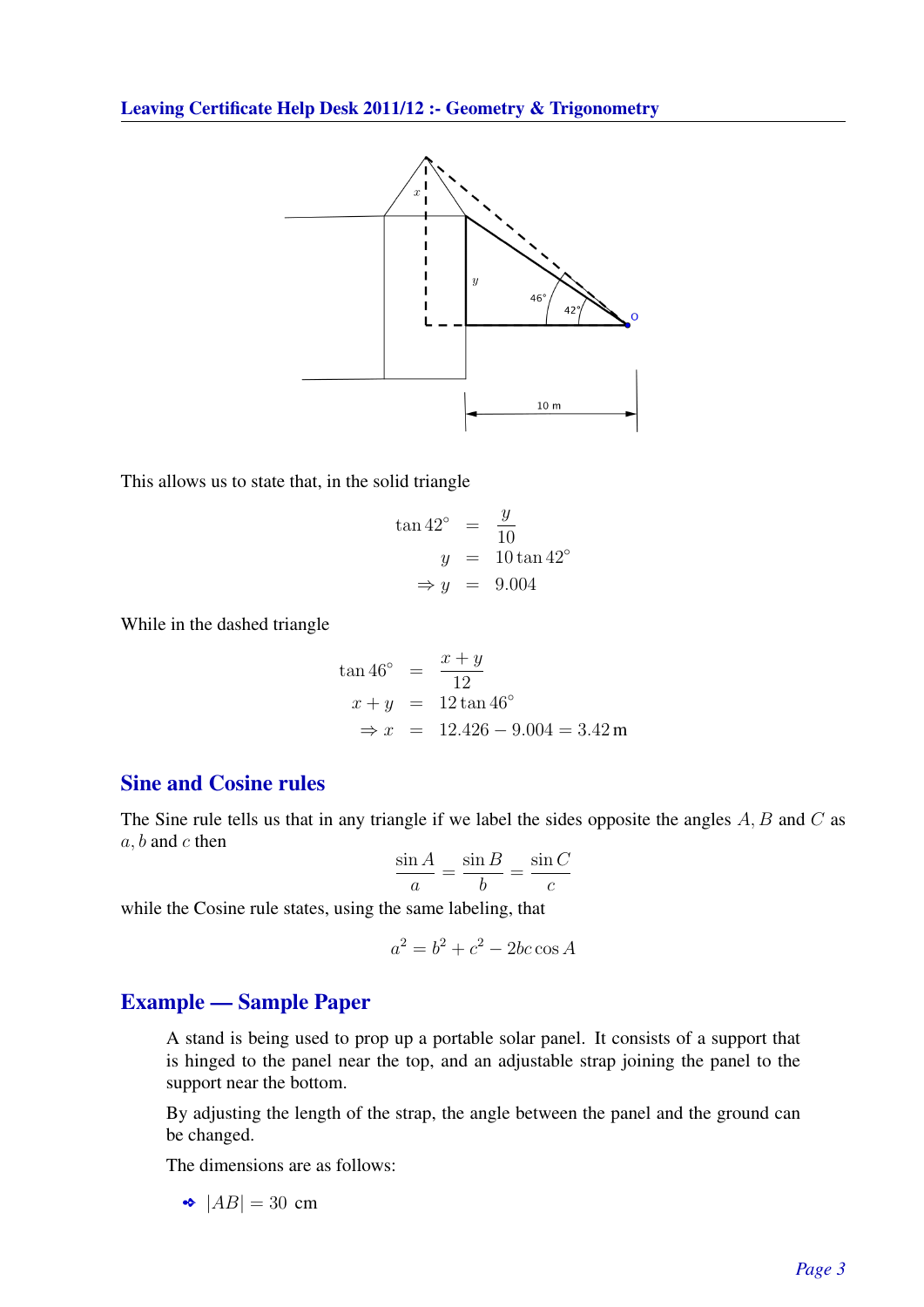- $\bullet$   $|AD| = |CB| = 5$  cm
- $\bullet$   $|CF| = 22$  cm
- $\bullet$   $|EF| = 4$  cm

Find the length of the strap  $[DE]$  such that the angle  $\alpha$  between the panel and the ground is 60◦



# Solution

As before, break the figure down into triangles as follows:



In the triangle ABF we have, using the Sine rule,

$$
\frac{\sin 60^{\circ}}{22} = \frac{\sin \theta}{25}
$$
  
\n
$$
\Rightarrow \sin \theta = \frac{25 \sin 60^{\circ}}{22}
$$
  
\n= 0.9841  
\n
$$
\Rightarrow \theta = 79.77^{\circ}
$$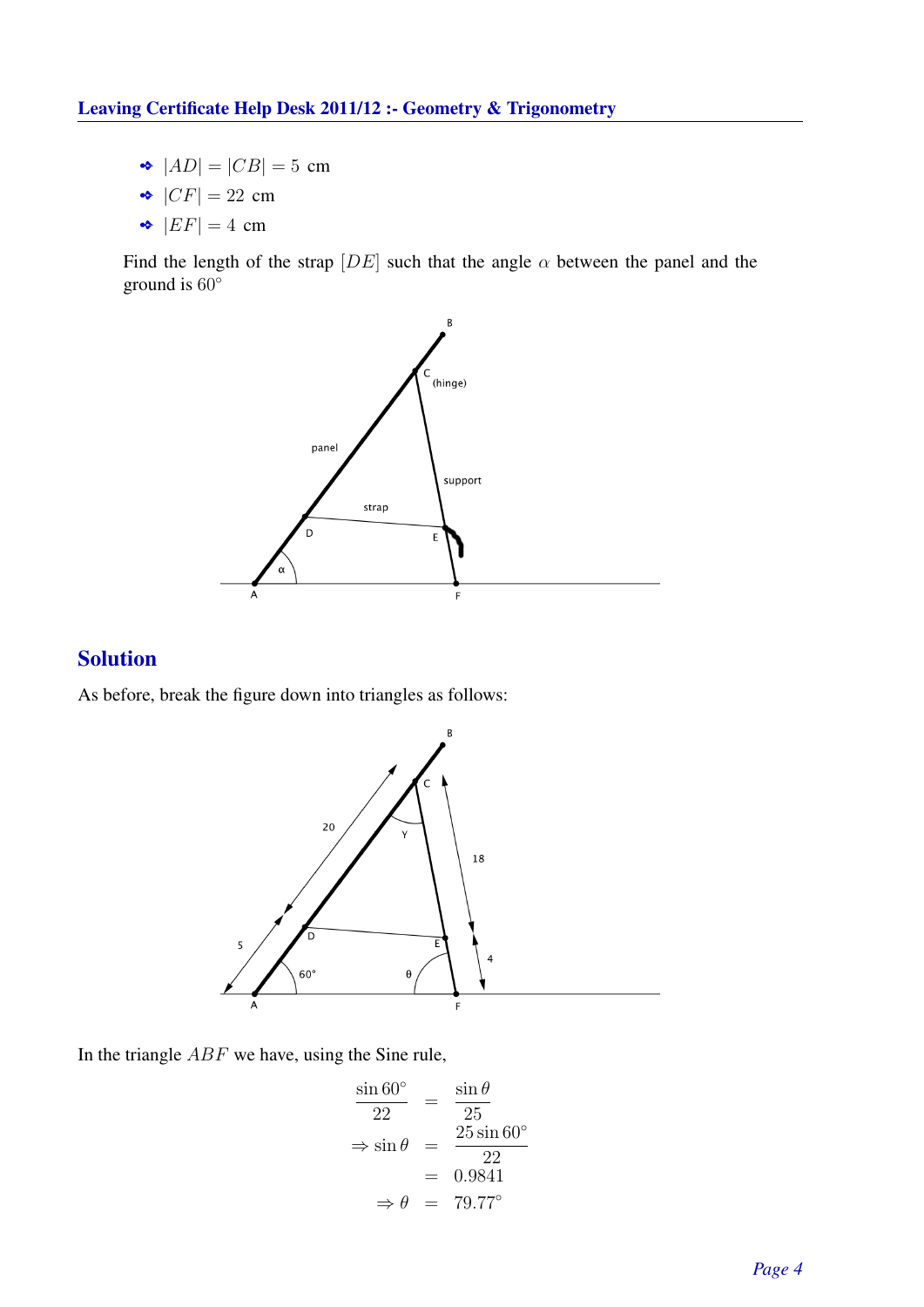Because the three angles in a triangle add up to 180◦ we have

$$
\gamma = 180^{\circ} - 139.77^{\circ} = 40.23^{\circ}
$$

Now use the Cosine rule to get

$$
|DE|^2 = 20^2 + 18^2 - 2 \times 20 \times 18 \cos 40.23^{\circ}
$$
  
= 174.31  

$$
\Rightarrow |DE| = 13.2 \text{ cm}
$$

# Sectors and Arcs

Remember that the length, s, of an arc of a circle of radius r that subtends an angle of  $\theta$  radians is given by

$$
s=r\theta
$$

while the area of the sector is

$$
A = \frac{1}{2}r^2\theta
$$

# Example — Leaving Cert 2004 4(c)

A, B and C are the centers of circles  $K_1, K_2$  and  $K_3$  respectively. The three circles touch externally and  $AB \perp AC$ .  $K_2$  and  $K_3$  each have a radius of  $2\sqrt{2}$  cm.

- (a) Find, in surd form, the length of the radios of  $K_1$ .
- (b) Find the area of the shaded region in terms of  $\pi$ .

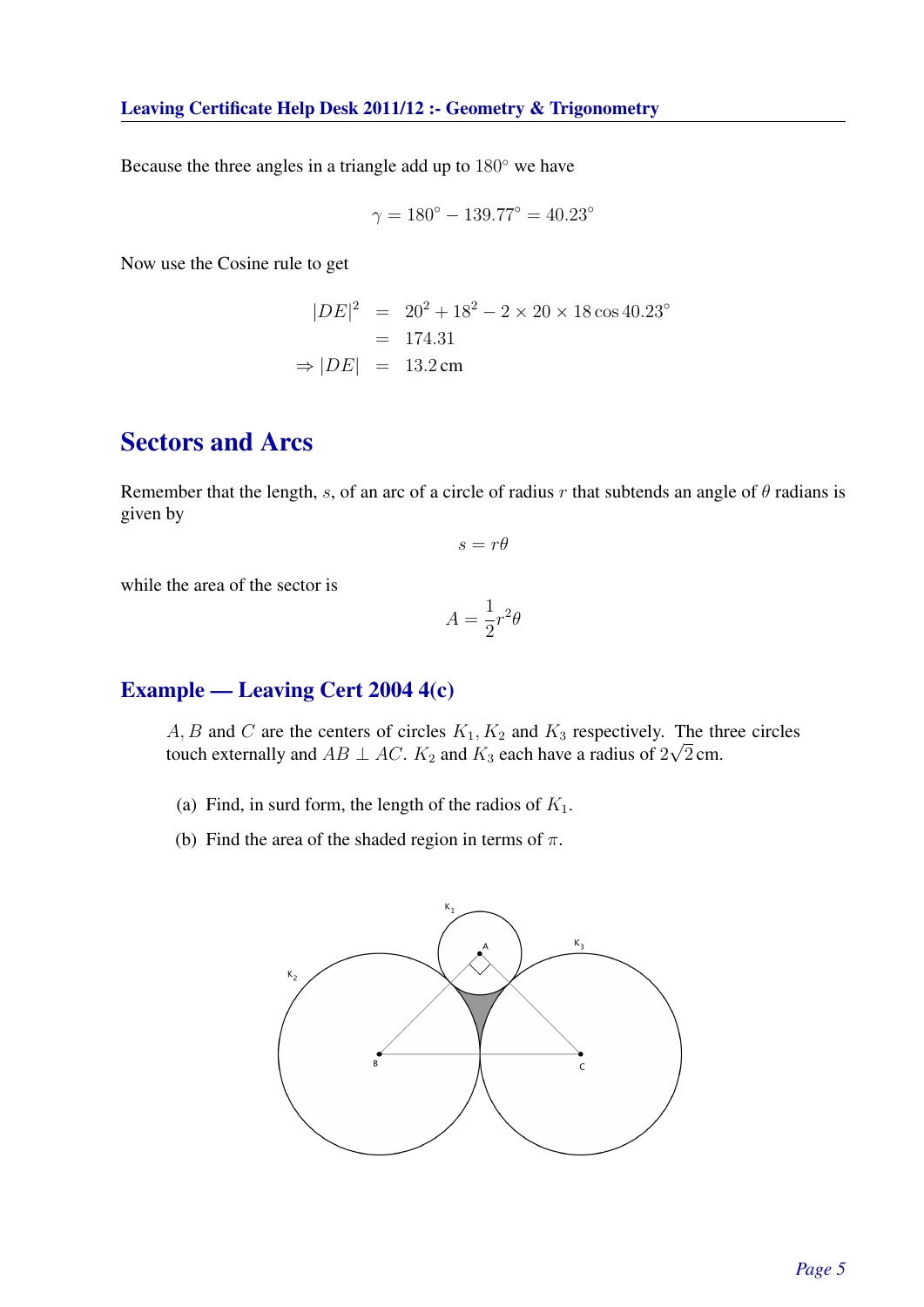#### Solution

For the first part we use the fact that  $|\angle ABC| = 45^\circ$  so

$$
\cos 45^\circ = \frac{|AB|}{|BC|}
$$

$$
= \frac{|AB|}{4\sqrt{2}}
$$

$$
\Rightarrow |AB| = 4\sqrt{2} \left(\frac{1}{\sqrt{2}}\right)
$$

$$
= 4
$$

$$
\Rightarrow \text{ radius of } K_1 = 4 - 2\sqrt{2}
$$

For the second part we will need to calculate areas of sectors.

Area of shaded region = Area of triangle  $ABC - K_1$  sector  $-K_2$  sector  $-K_3$  sector. Area of triangle  $ABC = \frac{1}{2} \times 4 \times 4 = 8$ .

Let the area of the smaller  $K_1$  sector be  $A_1$  then

$$
A_1 = \frac{1}{2}r^2\theta
$$
  
=  $\frac{1}{2}(4-2\sqrt{2})^2\frac{\pi}{2}$   
=  $\frac{1}{4}\pi(16-16\sqrt{2}+8)$   
=  $6\pi - 4\sqrt{2}\pi$ 

If we let  $A_2$  be the area of the smaller sector in circle  $K_2$  then  $A_2$  is also the area of the smaller sector in  $K_3$ . This gives us

$$
2A_2 = 2 \times \frac{1}{2} \left(2\sqrt{2}\right)^2 \frac{\pi}{4}
$$

$$
= 2\pi
$$

Combining these three results we get

Area of the shaded region 
$$
= 8 - 6\pi + 4\sqrt{2}\pi - 2\pi
$$

$$
= 8 - 8\pi + 4\sqrt{2}\pi
$$

# Trigonometry in 3D

The trick here is to break down the problem into different 2D portions. Then your knowledge of trigonometry will help you do the problem.

#### Example — Sample Paper 2011

A regular tetrahedron has four faces, each of which is an equilateral triangle.

A wooden puzzle consists of several pieces that can be assembled to make a regular tetrahedron. The manufacturer wants to package the assembled tetrahedron in a clear cylindrical container, with one face flat against the bottom.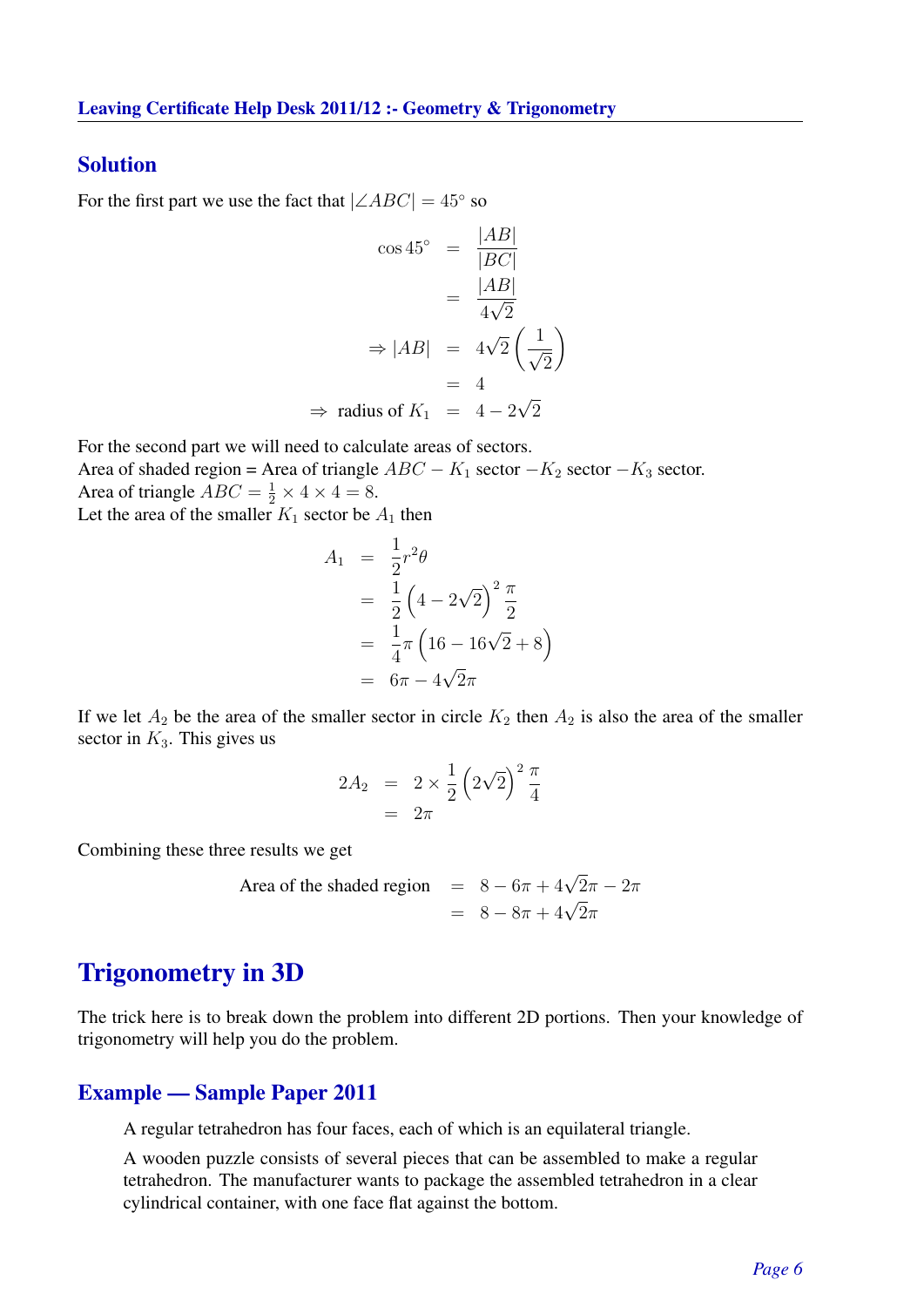If the length of one edge of the tetrahedron is  $2a$ , show that the volume of the smallest possible cylindrical container is  $\begin{pmatrix} 8 \\ -8 \end{pmatrix}$ µ∟ 6 9  $\setminus$  $\pi a^3$ .



# Solution

First consider the equilateral triangle that forms the base of the tetrahedron. Geometry comes in here immediately. The circle that forms the base of the cylinder is the circumcircle of the triangle. Its centre will be where the perpendicular bisectors of the sides meet. Since the triangle is equilateral this point coincides with the incentre, where the bisectors of the angles meet. Hence, if  $r$  is the radius of the base of the cylinder and  $A$  is its area



Now look at the tetrahedron and the solid triangle drawn in the next diagram.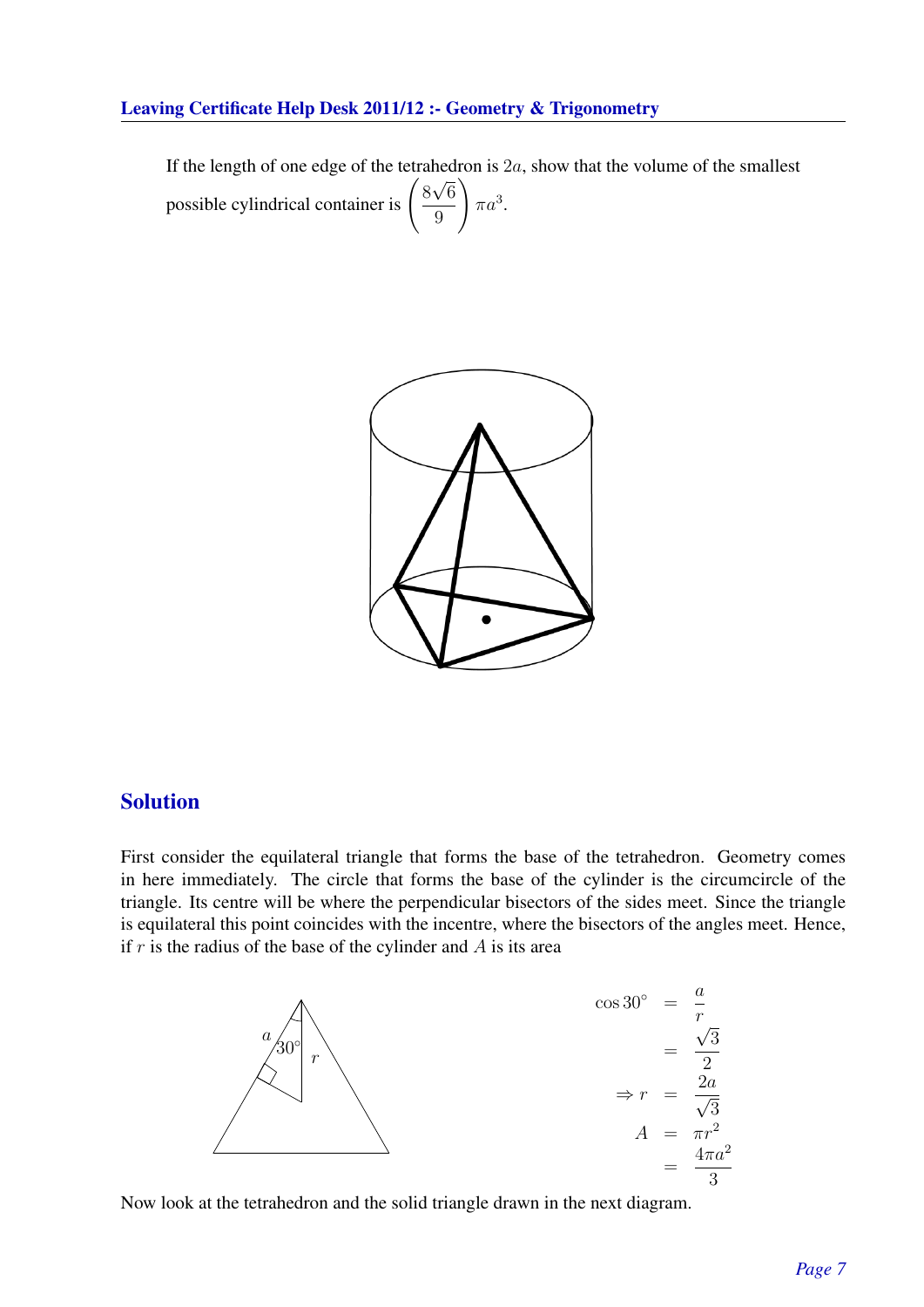

You can see that

$$
h2 = 4a2 - r2
$$

$$
= 4a2 - \frac{4a2}{3}
$$

$$
= \frac{8a2}{3}
$$

$$
\Rightarrow h = \frac{\sqrt{8}a}{\sqrt{3}}
$$

We use the values derived for  $h$  and  $r$  in the formula for the volume of a cylinder to get

$$
V = \pi r^2 h
$$
  
=  $\frac{4\pi a^2}{3} \times \frac{\sqrt{8}a}{\sqrt{3}}$   
=  $\frac{4\pi 2\sqrt{2}a^3}{3\sqrt{3}}$   
=  $\frac{8\pi\sqrt{2}\sqrt{3}a^3}{3\sqrt{3}\sqrt{3}}$   
=  $\left(\frac{8\sqrt{6}}{9}\right)\pi a^3$ 

# Graph Drawing

You *must* know what the graphs of the three trigonometric functions look like. Otherwise you will not be able to draw curves of the form  $a \sin n\theta$  or  $a \cos n\theta$ . The fundamental graphs are shown below.

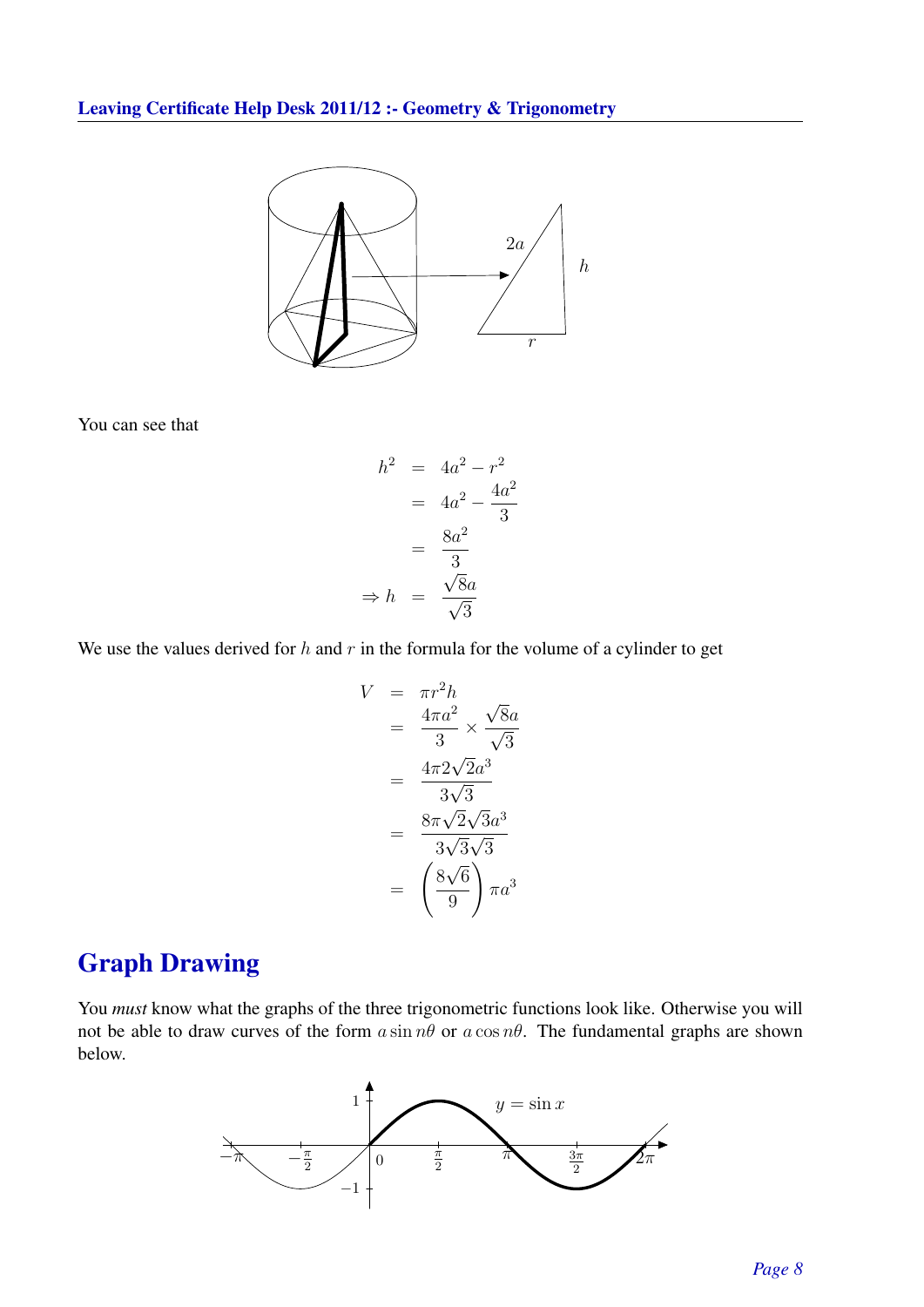The heavy line shows one period of the graph. The period is the horizontal distance covered before the graph repeats. The period of sin x is  $2\pi$ . The range is the interval from the lowest point to the highest. For sin x this will be  $[-1, 1]$ . It is important to be aware of the following values:

$$
\sin 0 = 0
$$
  
\n
$$
\sin \frac{\pi}{2} = 1
$$
  
\n
$$
\sin \pi = 0
$$
  
\n
$$
\sin \frac{3\pi}{2} = -1
$$
  
\n
$$
\sin 2\pi = 0
$$

Since the range of sin x is  $[-1, 1]$  it follows that the range of a sin x must be  $[-a, a]$ .

The period is not affected by multiplying the function  $\sin x$ . It *is* affected by multiplying the value of x. If you draw the graph of sin 2x you will be getting the value of sin  $2\pi$  when x is only  $\pi$ . This means that the graph will start to repeat after  $\pi$  units instead of  $2\pi$  units. In general, the function

$$
f(x) = a \sin nx
$$

has period  $\frac{2\pi}{n}$  and range  $[-a, a]$ .

Similarly the graph of  $\cos x$  looks like the diagram below.



The comments about the period and range apply to the graphs of  $\cos x$  and  $a \cos nx$  also. Be aware that

$$
\cos 0 = 1
$$
  
\n
$$
\cos \frac{\pi}{2} = 0
$$
  
\n
$$
\cos \pi = -1
$$
  
\n
$$
\cos \frac{3\pi}{2} = 0
$$
  
\n
$$
\cos 2\pi = 1
$$

# Example — Leaving Certificate 2010 Q5(b)

The graphs of three functions are shown on the diagram below. The scales on the axes are not labelled. The three functions are

$$
\begin{array}{rcl} x & \to & \cos 3x \\ x & \to & 2\cos 3x \\ x & \to & 3\cos 2x \end{array}
$$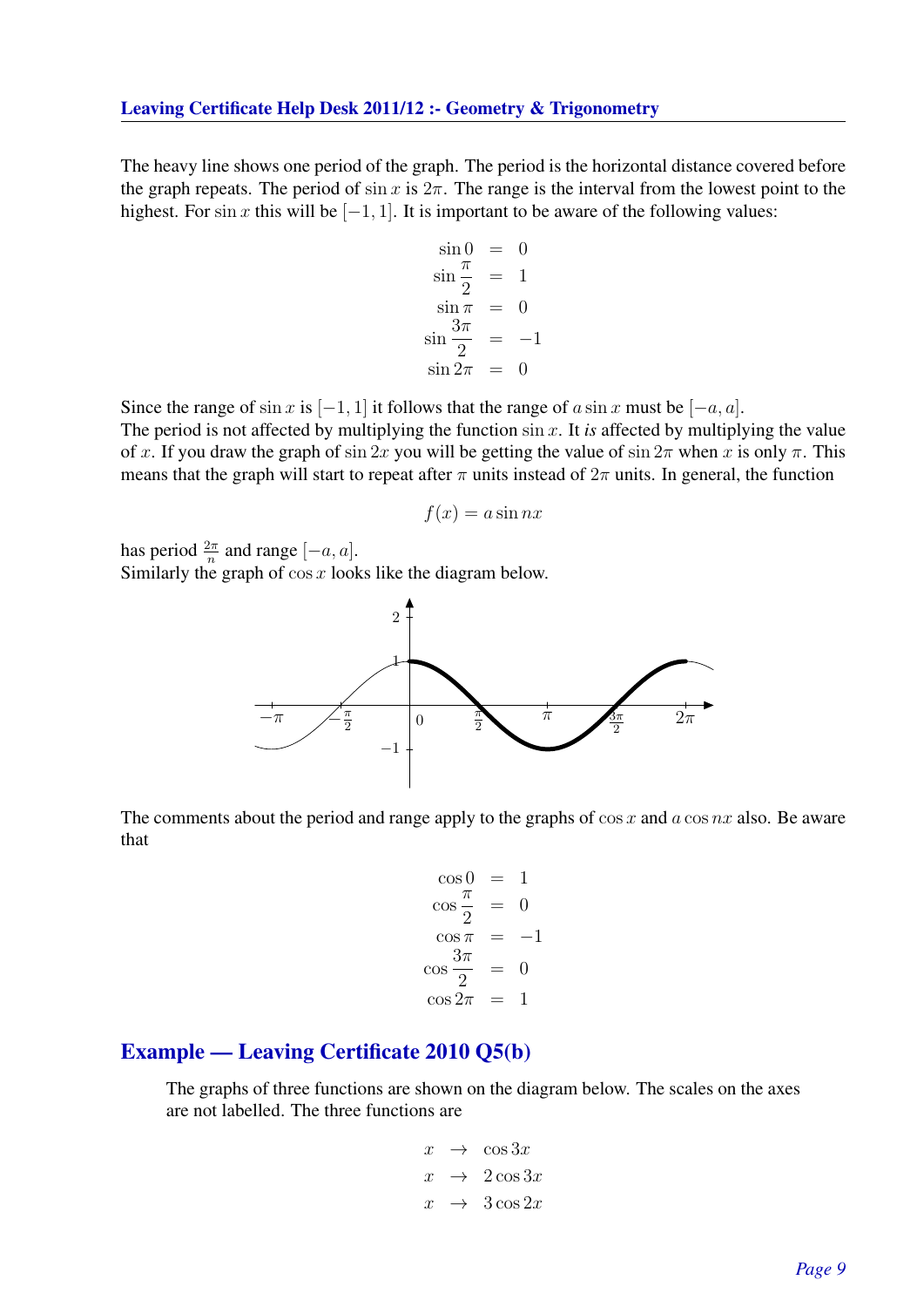Identify which function is which, and write your answers in the spaces below the diagram.



Label the scales on the axes in the diagram.

# Solving equations

Trigonometric equations have more than one solution. In the diagram you can see that the horizontal and vertical lines each cut the unit circle twice. A horizontal line corresponds to an equation of the form

$$
\sin n\theta = k
$$

since the y-coordinates of the points where the line cuts the circle will be equal. Similarly, a vertical line cutting the circle is equivalent to an equation of the form

$$
\cos n\theta = k
$$

since this time the x-coordinates of the points of intersection will be equal.